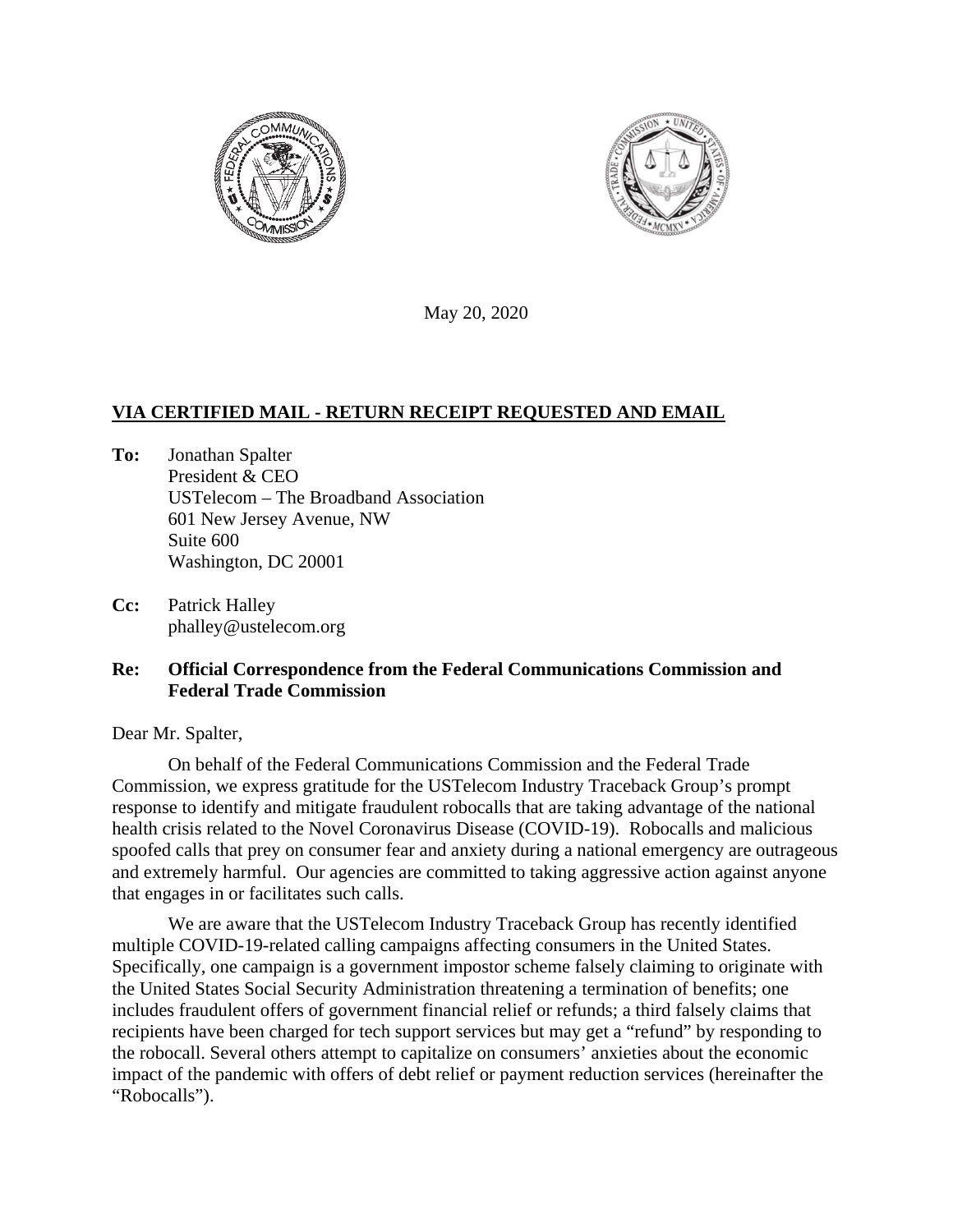The USTelecom Industry Traceback Group has helped identify the following entities as responsible for originating or transmitting the Robocalls:

## **Originator(s):**

Intelepeer Cloud Communications LLC (Franklin Fawzi, 155 Bovet Rd., Suite 405, San Mateo, CA 94402);

Voice Are Us, LTD (United Kingdom)

## **Gateway Provider(s):**

PTGi International Carrier Services, Inc. (Craig Denson, 4115 Wisconsin Avenue, Suite 203, Washington, DC 20016);

RSCom LTD (Vitaly Potapov, 238 Wellington Street East, Suite 210, Aurora ON L4G 1J5, Canada)

We must take swift action to protect consumers from further harm from these unlawful, malevolent robocalls during this national emergency. Therefore, concurrent with this letter, we have requested (1) the above-named gateway providers, and (2) Intelepeer Cloud Communications LLC, to stop routing and transmitting such calls within 48 hours. We also have notified them that, where appropriate, we may pursue legal action against those facilitating, routing, or transmitting such robocall traffic.

**Accordingly, if after 48 hours of the release of this letter, any of the above-listed gateway or originating provider(s) continues to route or transmit the above-named originators' robocalls on its network—in other words, if it continues to facilitate the entry of unlawful robocalls onto American networks—the FCC will: (1) authorize other U.S. providers to block all calls coming from that gateway or originating provider; and (2) authorize other U.S. providers to take any other steps as needed to prevent further transmission of unlawful calls originating from the originator(s) listed above.** The FCC will also authorize U.S. providers to extend the obligation to prevent transmission of these unlawful calls with all entities with which they contract or that handle traffic in any part of the call path. Nothing in this letter prohibits any provider from exercising its rights to take immediate action to block unlawful calls pursuant to existing legal authority; we encourage and expect providers to take an active role in managing their networks and client relationships to protect consumers from harmful, illegal robocalls and spoofed calls.

The work of the USTelecom Industry Traceback Group is essential to combatting the deluge of unlawful robocalls and protecting consumers and is particularly vital in swiftly identifying scammers who attempt to defraud consumers during the COVID-19 outbreak. We thank you for your commitment to the public interest.